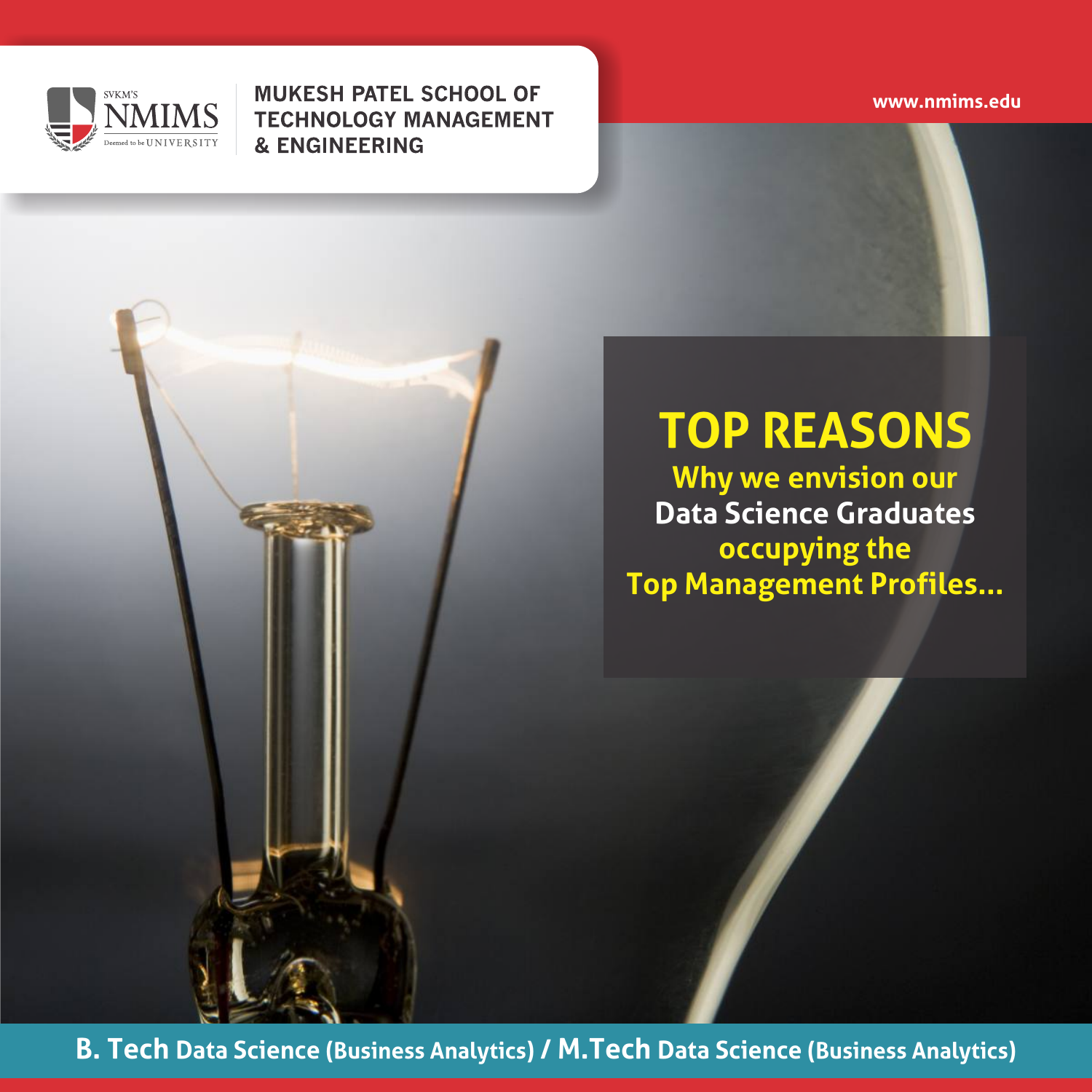#### **GENERATING INSIGHTS FROM DATA**

Amount of data being produced and captured is ever increasing at an exponential rate. Big data is great opportunity to develop the next generation technologies to store, manage, analyze, share and understand the huge volume of data that is generated in business. Based on interaction with our esteemed industry partners, a unique perspective of the issues resulting due to big data is developed by NMIMS.

#### **World Perspective**

International Data Corp. (IDC) forecasts that data generation will increase the 40 Zetta (or 40 billion terabytes) by 2020, 50 time more than what we had in 2010

The enormous amount of data can be used by business enterprises to generate new insights, enable better decision making and improve process in organizations.

Business analytics refers to the analysis of data using statistical , machine learning and quantitative techniques with the purpose of understanding past performance of the business and generating new insights for the future.

According to a forecast made by IDC, the global spending on business analytics services is expected to rise US \$51.6 billion to US \$89.6 billion in 2018.Despite the growing significance of business analytics, the supply of trained analytics professionals is lagging far behind the demand. According to McKinsey Global Institute, by 2018, the United States alone will need about 140000 to 190000 data scientist with deep analytical skills and another 1.5 million managers and analysts who can utilize large data sets to make better decisions.

#### I**NDIAN SCENARIO**

In India the analytics market is also expected to double between 2013 and 2018, according to a report published by NASSCOM recently. There will be a need of about 2 lakhs data scientists in India over the next few years, according to sources in Analytics Special Interest Group set up by NASSCOM.

Hence, creation of trained industry -ready business analytics technocrat professionals is the need of the day.

**FORECASTS FROM LEADING COMPANIES SUGGEST SO...**

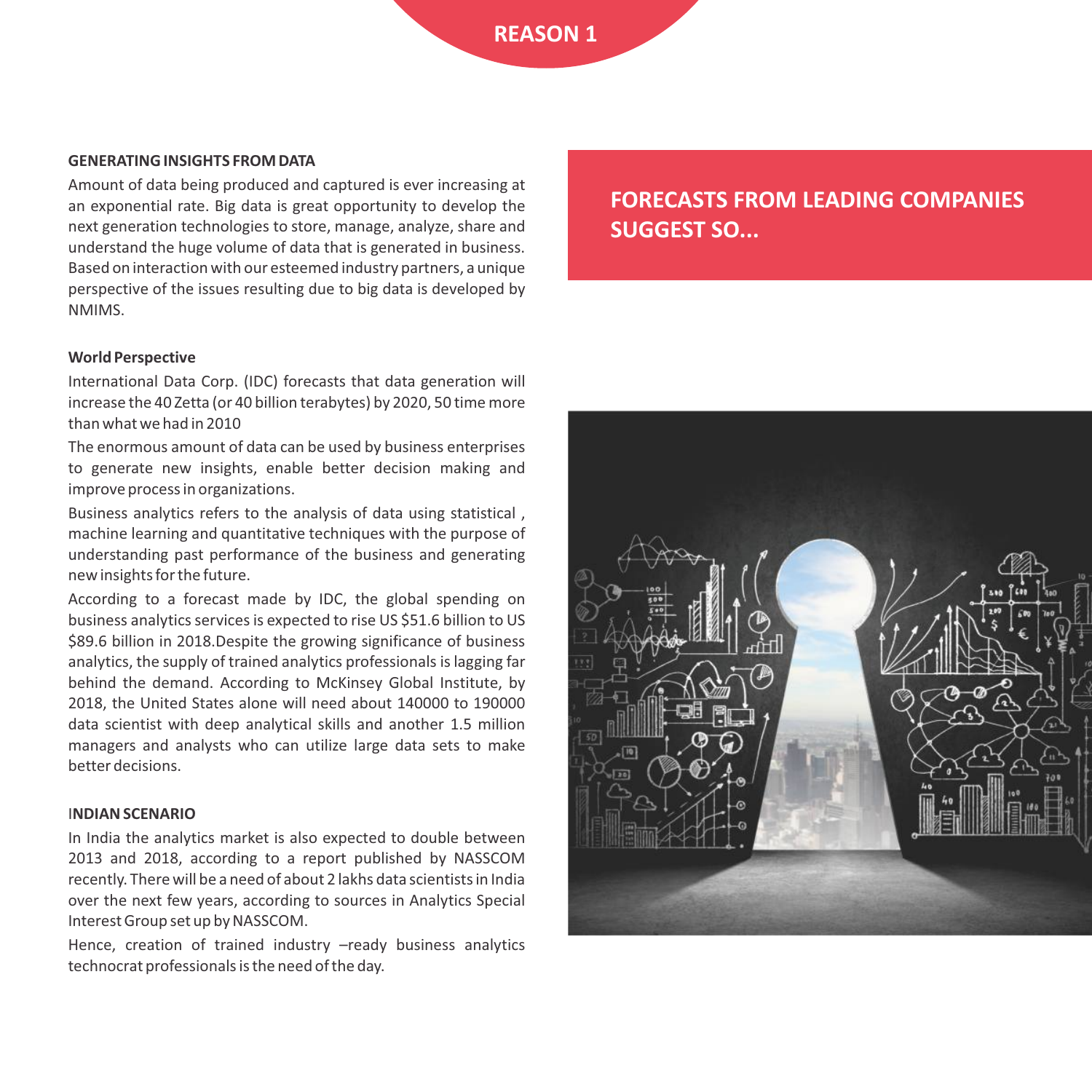#### **NMIMS MPSTME IS POISED TO MEET THE DEMAND**

#### **About**

Business Analytics Centre (BAC) at Mukesh Patel School of Technology Management and Engineering which is one of the India's premier private Technology Management and Engineering schools is situated in Mumbai‐The financial Hub and Nerve Center of the Country. The School is a constituent of SVKMs NMIMS. Deemed to be University.

Data Science course helps you gain expertise in Machine Learning Algorithms like K‐Means Clustering, Decision Trees, Random Forest, Naive Bayes. You'll perform Big Data Analytics and solve real life case studies on Finance, E‐Comm, and Social Media. This program which is delivered first time in India is evolved by NMIMS University with a very strong collaboration from various Industries and mostly focused on open source tools and techniques.

#### **Vision**

Data Science course helps you gain expertise in Machine Learning Algorithms like K‐Means Clustering, Decision Trees, Random Forest, Naive Bayes. You'll perform Big Data Analytics and solve real life case studies on Finance, E‐Comm, Social Media.

#### **Mission**

The data science curriculum provides a deep foundation in statistical analysis and programming for applications, as well as the project skills necessary to exercise this knowledge in the real world.The program's mission is to prepare students with a background in the natural and social sciences for successful careers helping organizations make sense of collected data and contribute important actionable insights.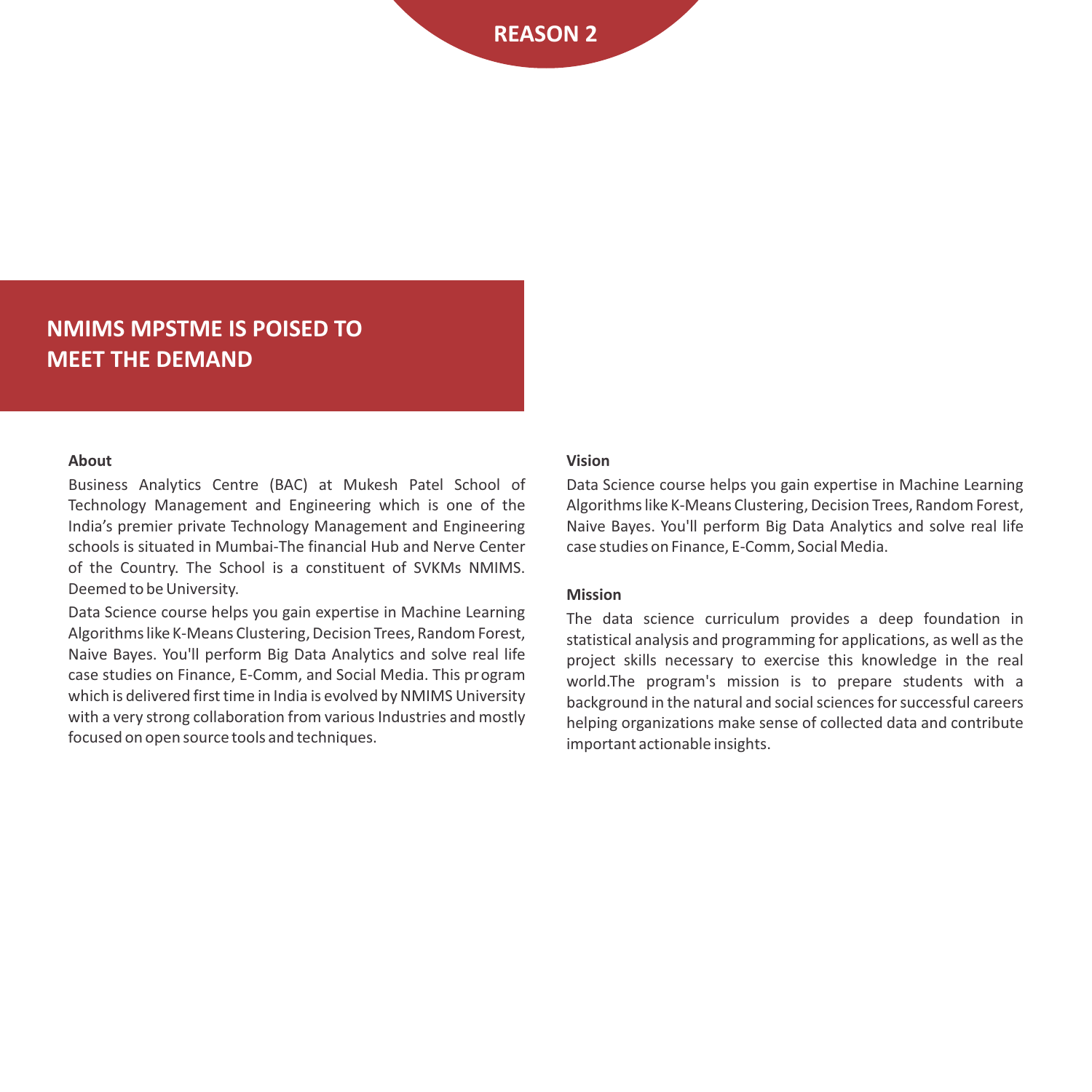**REQUIRED BY ORGANISATIONS FROM ALL SECTORS.**

## **FINANCE**

## **OPERATIONS**

# **MARKETING**

## **STRATEGY**

## **DESIGN**

## **IT SOLUTIONS**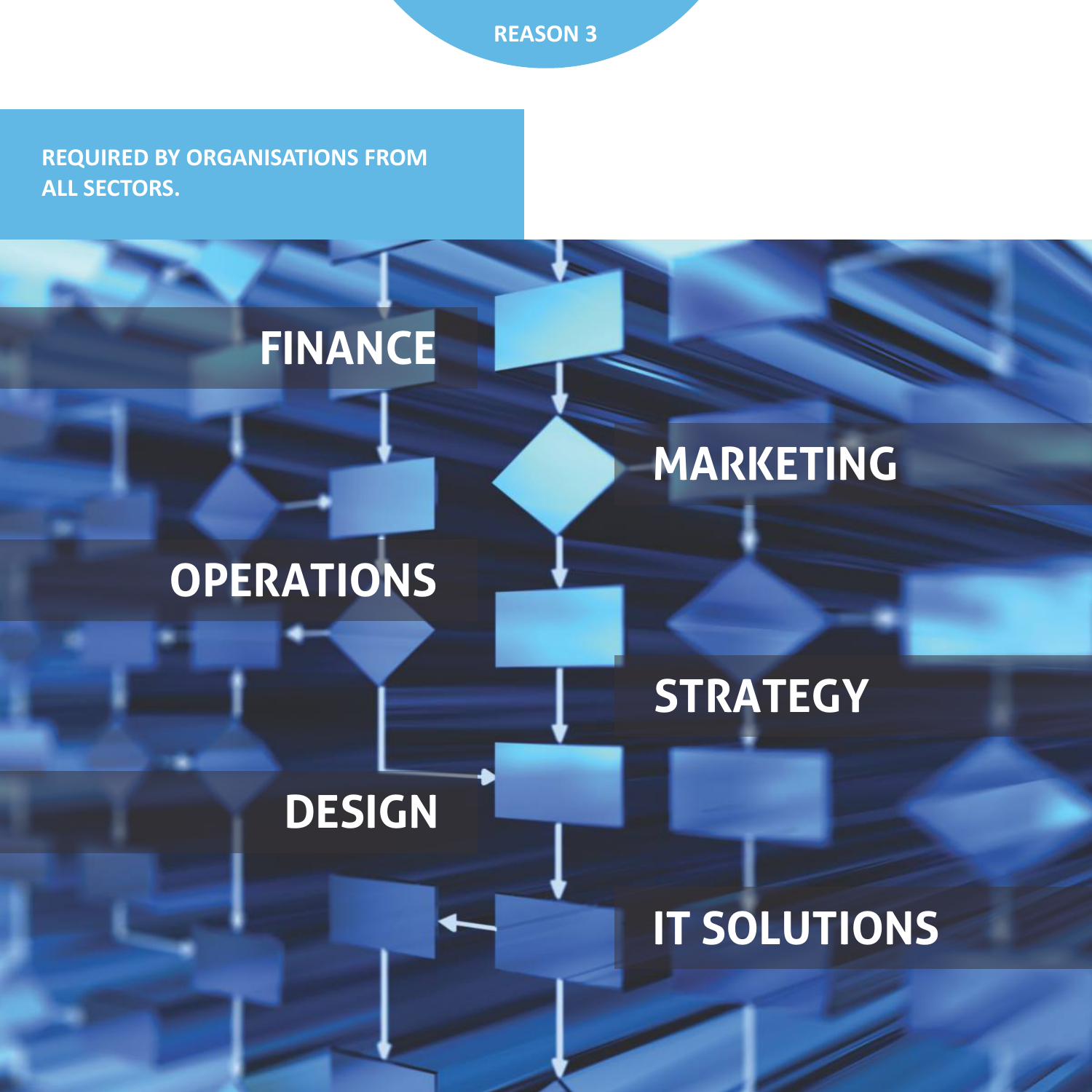#### **PROGRAM CRAFTED BY ACADEMICIANS & INDUSTRY EXPERTS**

#### **PROGRAM INTRODUCTION**

The **B.Tech** Data Science program is a modern degree designed to meet the increasingly aggressive demand for qualified data scientists in virtually every sector of the economy. Also called data mining, competitive intelligence, data analysis and data statistics, Data Science is one of the fastest growing career opportunities in the country as companies find themselves at a crossroads of having the technology to gather massive amounts of data but lacking the skilled scientists to tell them what the data means or how to use it to improvise their business practices.

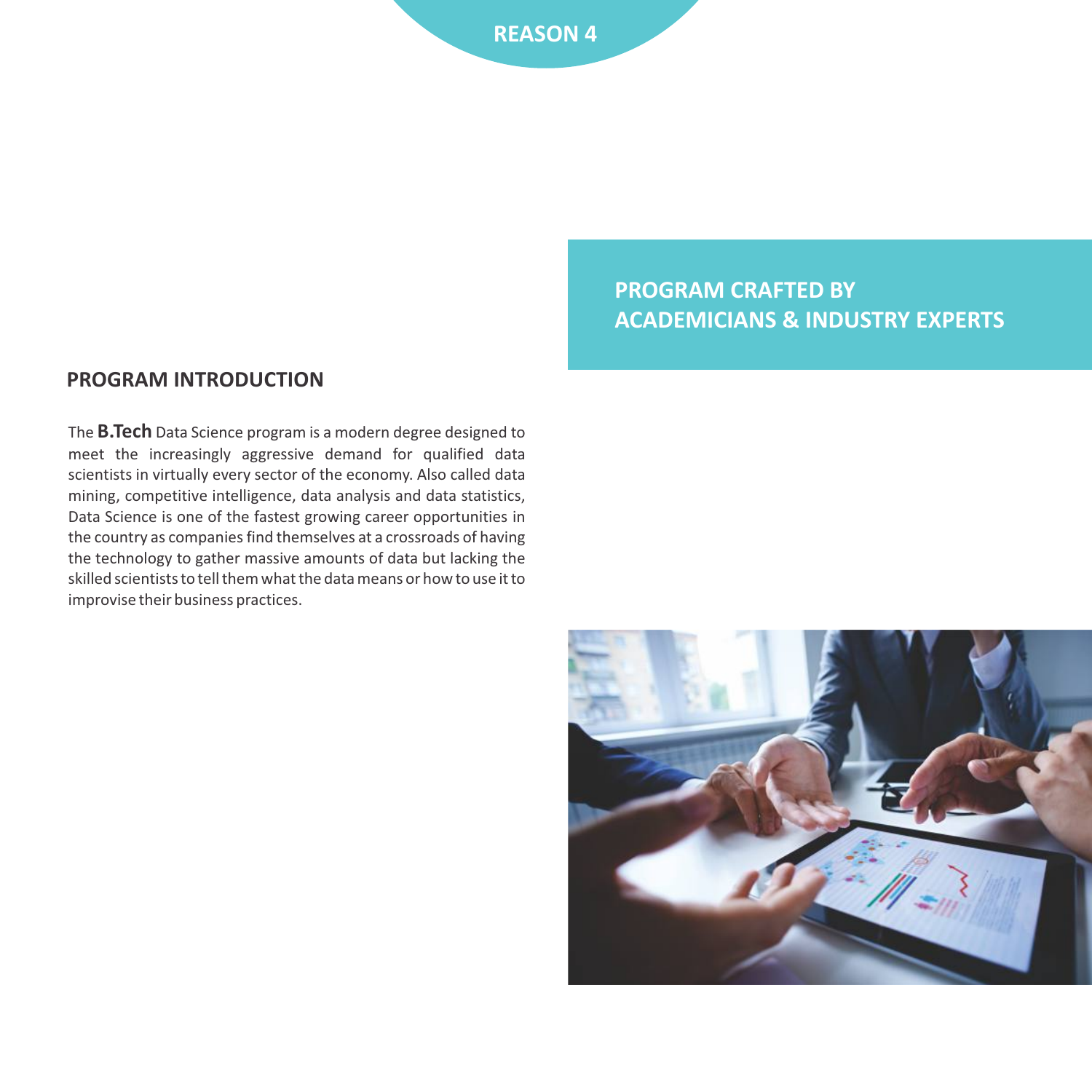#### **B. Tech FIRST YEAR CURRICULUM**

| Semester I                          | Semester II                                                       |
|-------------------------------------|-------------------------------------------------------------------|
| Engineering Mathematics $-1$        | Engineering Mathematics $-$ II                                    |
| <b>Engineering Physics</b>          | Introduction to Data Science-Computer Organization & Architecture |
| <b>Basic Electrical Engineering</b> | Computer Programming - II                                         |
| <b>Engineering Drawing</b>          | Workshop practice                                                 |
| Engineering Mechanics $-1$          | Constitution of India                                             |
| Computer Programming $-1$           | Spread sheet (including VBA) and Mat Lab                          |
| <b>Communication skill</b>          | <b>Basic Electronic</b>                                           |
|                                     | Intro to Statistics (Statistics - I)                              |



## **Curriculum That Makes The Right Connections**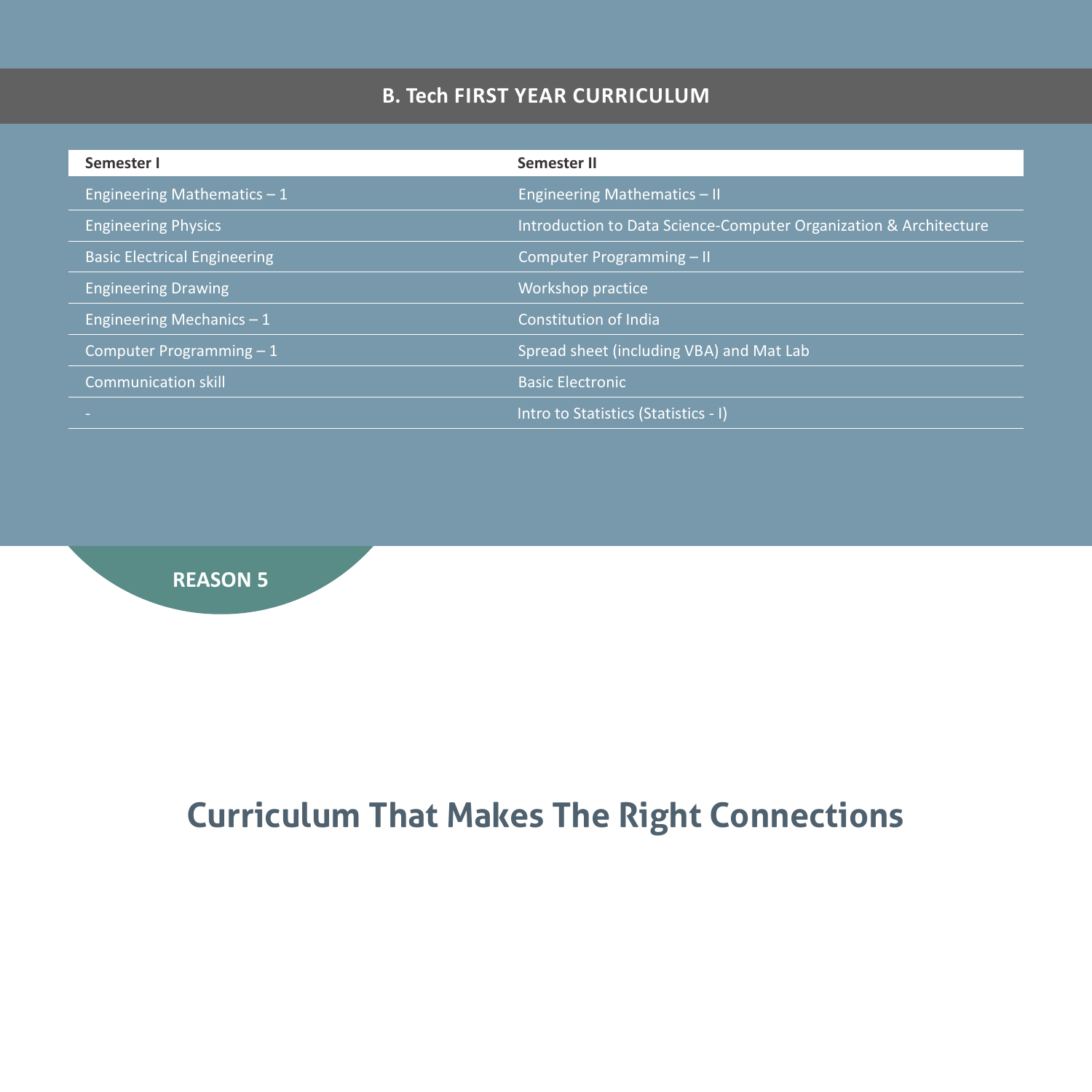#### **B. Tech SECOND YEAR CURRICULUM**

| Semester III                  | <b>Semester IV</b>                  |
|-------------------------------|-------------------------------------|
| Engineering Mathematics - III | Engineering Mathematics - IV        |
| <b>Environmental Studies</b>  | Statistics - III                    |
| Data Structure and Algorithm  | Compiler construction               |
| Digital Logic Design          | <b>Operating System</b>             |
| Database Management System    | Advanced Database Management System |
| Statistics - II               | Python programming                  |
| R Programming                 | <b>SAS BASE Programming</b>         |
| System programming (Unix)     | -                                   |

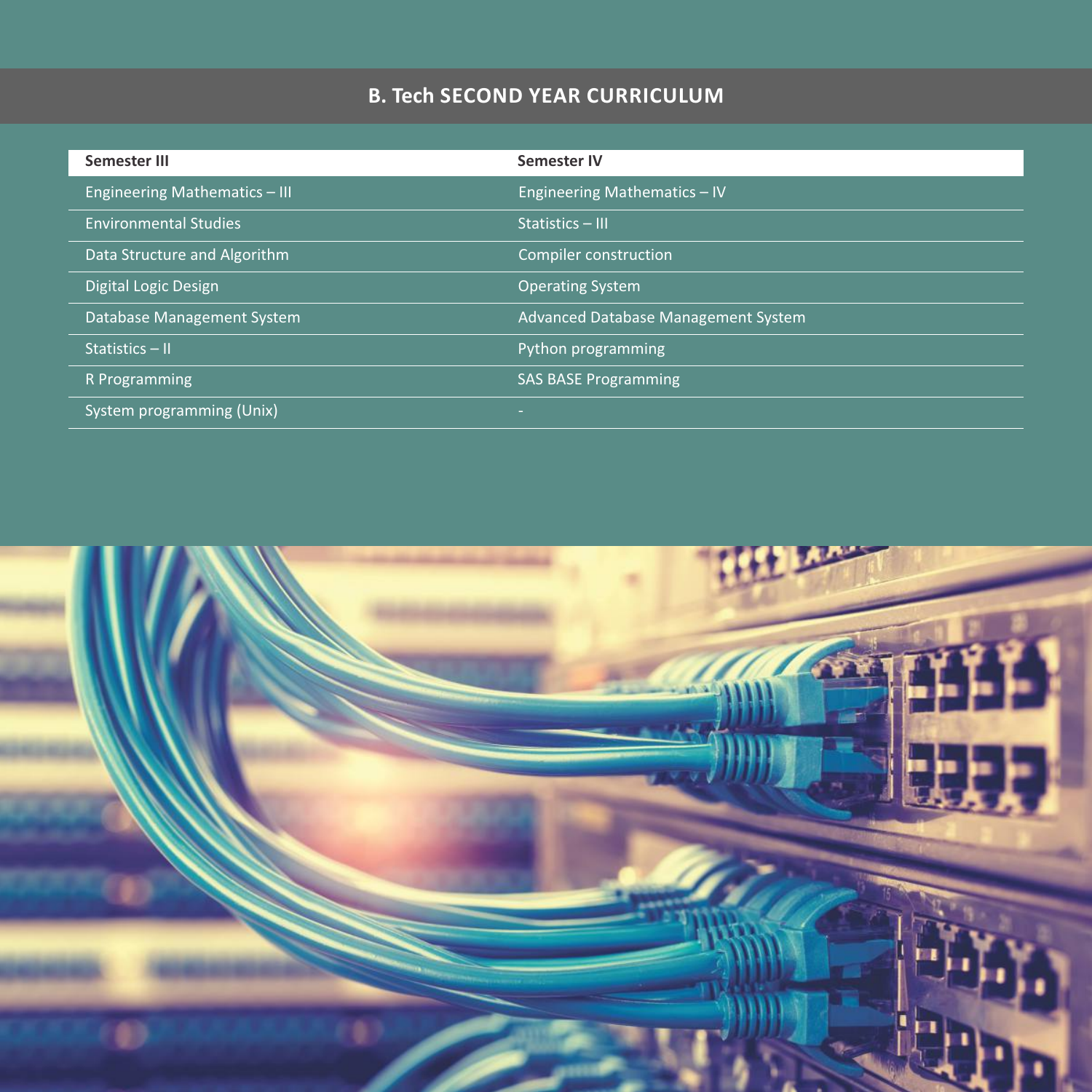#### **B. Tech THIRD YEAR CURRICULUM**

| <b>Semester V</b>                            | Semester VI                                      |
|----------------------------------------------|--------------------------------------------------|
| <b>Principle of Economics and Management</b> | <b>Automata Theory</b>                           |
| <b>Computer Network</b>                      | <b>Mining Massive Data</b>                       |
| Big Data Technology with Hadoop              | Mobile Application development (Android and IOS) |
| Data Science Ethics                          | Introduction to IoT and Cloud computing          |
| Research methodology                         | Extract, Transform and Load                      |
| <b>Predictive Modeling</b>                   | Linear programming (Operation research)          |
| Data Visualization                           | Recommendation system                            |
| <b>Statistical Learning</b>                  | Cyber security                                   |

• Internship for 20 weeks ( i.e.5 and half months) in industries

#### **REASON 6**

### **Real-Life Cases that takes learning closer to practical & futuristic working environments**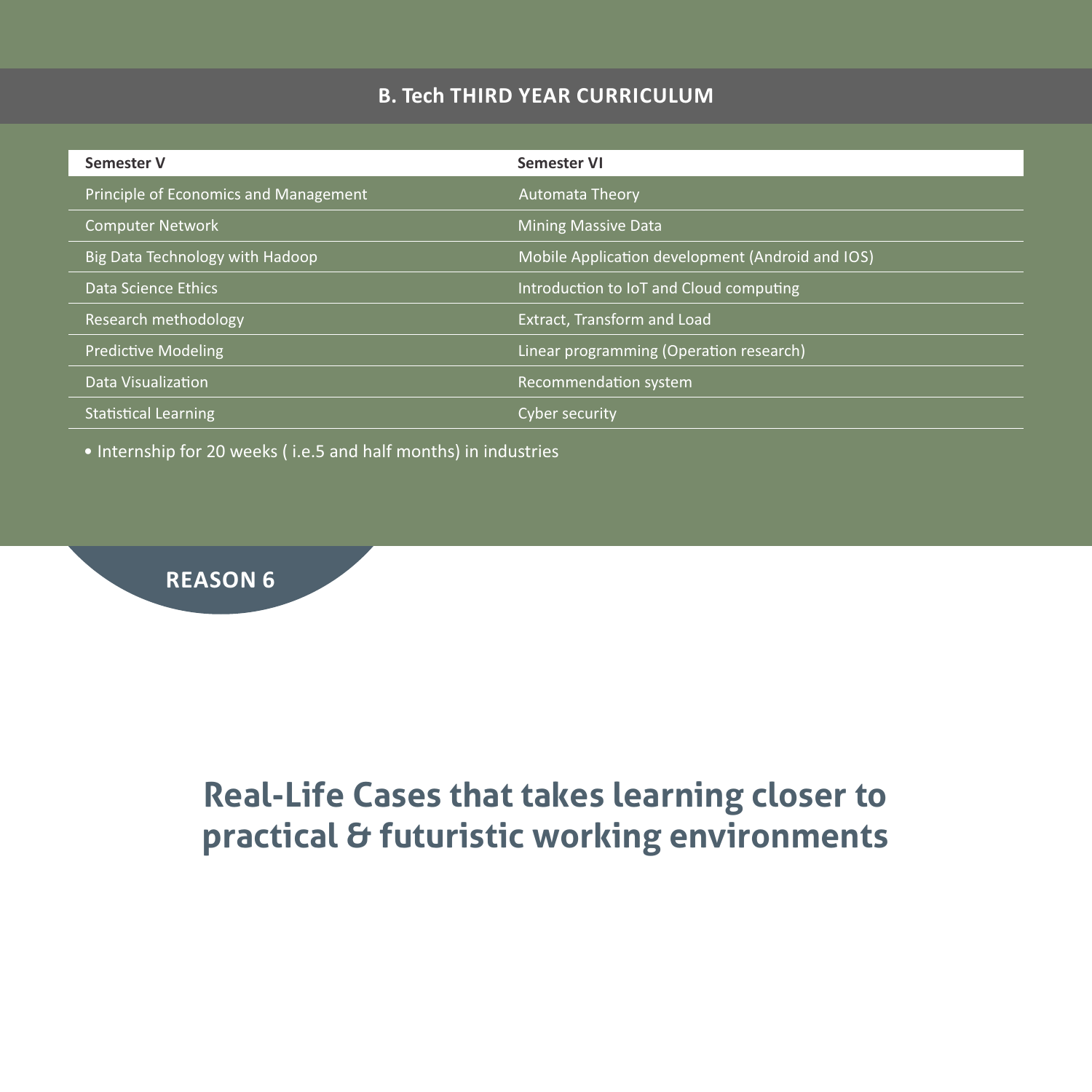#### **B. Tech FOURTH YEAR CURRICULUM**

| <b>Semester VII</b>                     | <b>Semester VIII</b>                                  |
|-----------------------------------------|-------------------------------------------------------|
| Introduction to Marketing               | Advance Big Data                                      |
| Intro to Finance                        | Elective: • Financial Engineering and Risk Management |
| Intro to Project mgmt. and supply chain | Capstone project • Dissertation                       |
| Data Analytics with Azure (Microsoft)   |                                                       |
| Elective                                |                                                       |
| • Machine learning                      |                                                       |
| • Neural network                        |                                                       |
| $\bullet$ Al                            | -                                                     |

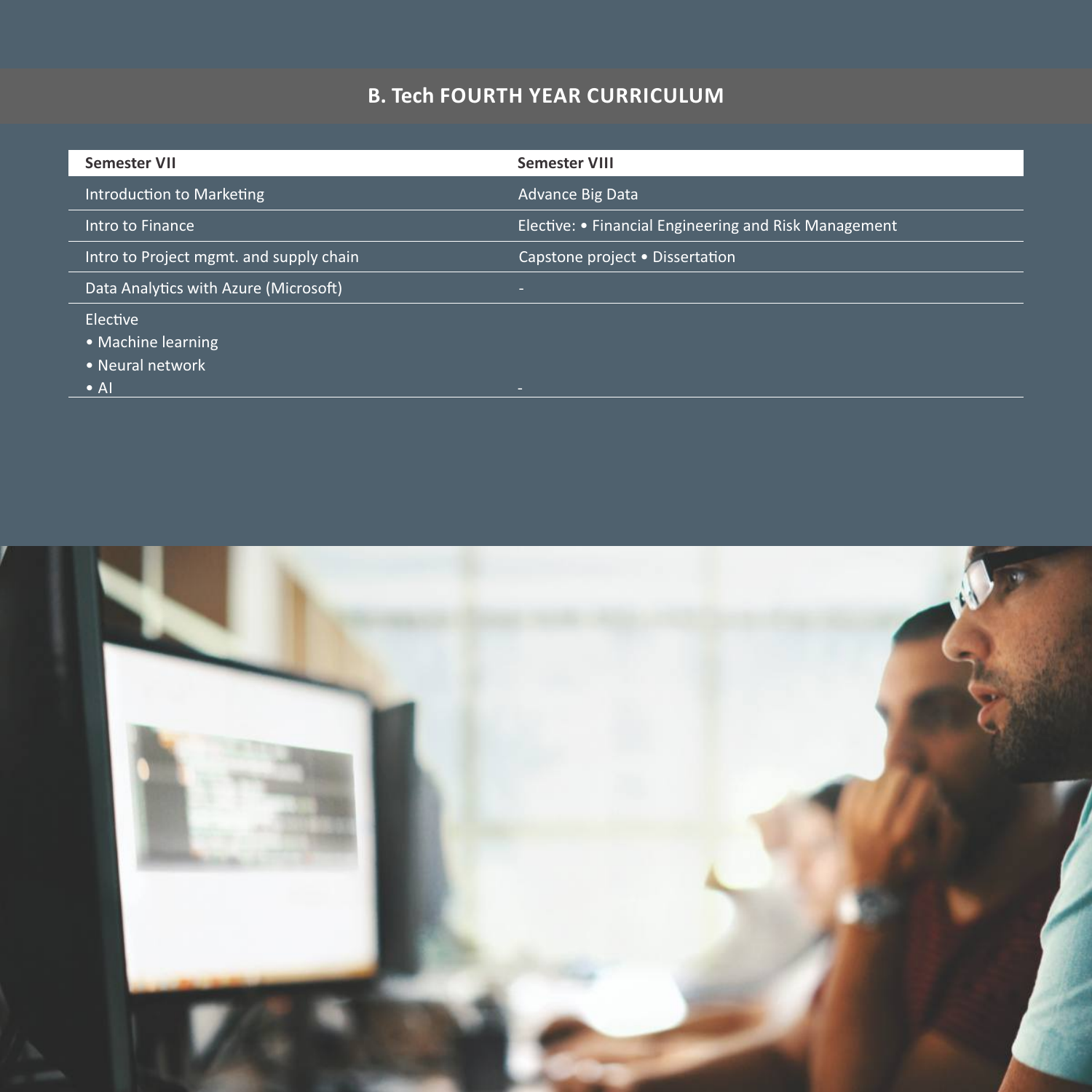



### **Grow alongwith Inspiring Batchmates & Student Councils**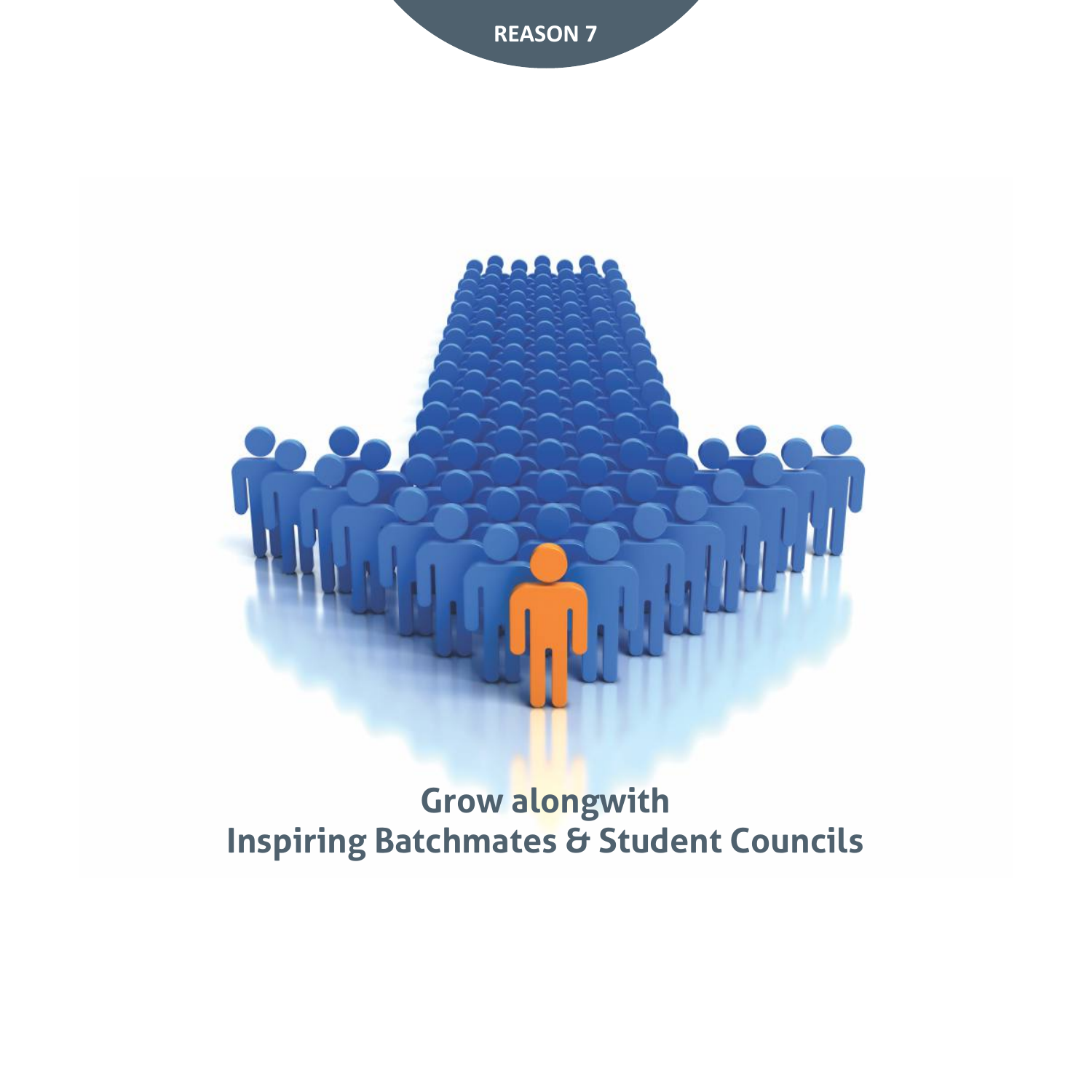#### **Eligibility criteria for (10+2)**

Candidate must have passed 10 + 2 or equivalent exam including international IB Diploma (IB certificate awarded is not eligible) & with science or science vocational & Minimum 50% marks in PCM. Preference will be given to candidates with AIEEE/JEE scores. Candidate with IB Diploma is eligible only if he/she has offered Mathematics at higher level (HL)

Candidates passing 10+2 or equivalent examination from Open or Distance learning (ODL) School recognized only by National Institute of Open schooling (NIOS) can apply for the program Subject to fulfilling the eligibility of the program & Candidates who have passed the 10+2 examination in part‐time mode or through distance learning/correspondence/externally/open school other than NIOS are not eligible to apply for the courses.

Candidates should present single mark sheet. Candidates passing 10+2 or equivalent examination compartment are not eligible.

Note (for IB & Cambridge Candidate): Candidates called for admission counselling on the basis of NPAT merit list & who have not received final mark sheet till then will be given "Provisional Admission" based on predicted score. Fees will be accepted from such candidates but their admission will be confirmed only on submission of final mark sheet before the commencement of the program if found eligible.

In case of CBSE, ICSE, Online marks mentioned of HSC, total aggregate percentage should be mentioned in online registration form, not best of four, five, six or seven.

Candidate above 25 years of age are not eligible to apply.

#### **Fees**

Same as all other Engineering programs from Mukesh Patel School of Technology Management and Engineering. Please bring with you Demand draft drawn in favour of 'SVKM's NMIMS' payable at Mumbai for Mumbai campus & 'SVKM's NMIMS' payable at Shirpur for Shirpur campus as per your choice of programme subject to availability of seat.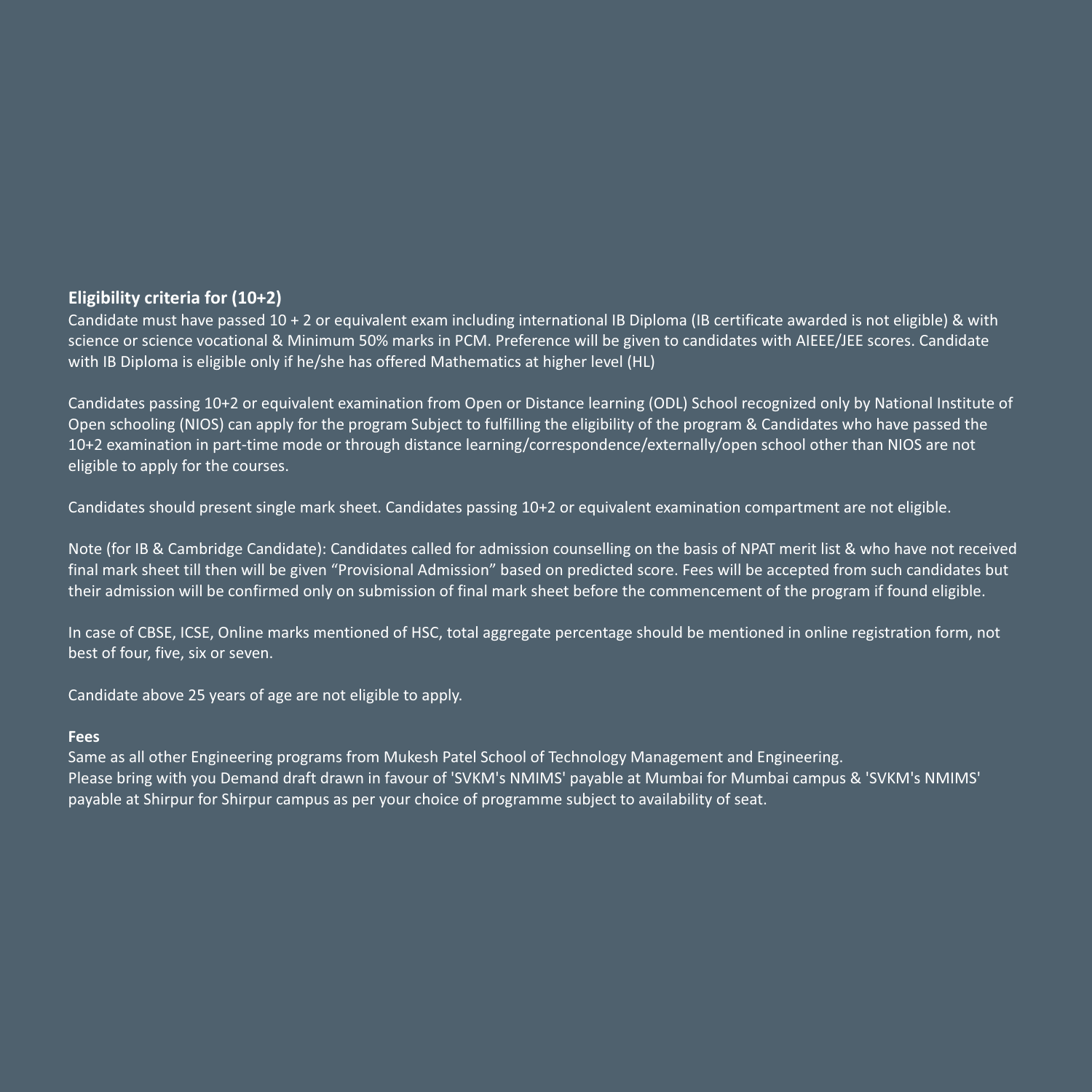### **MASTERY IN BOTH TECHNOLOGY & ANALYTICAL SKILLS**

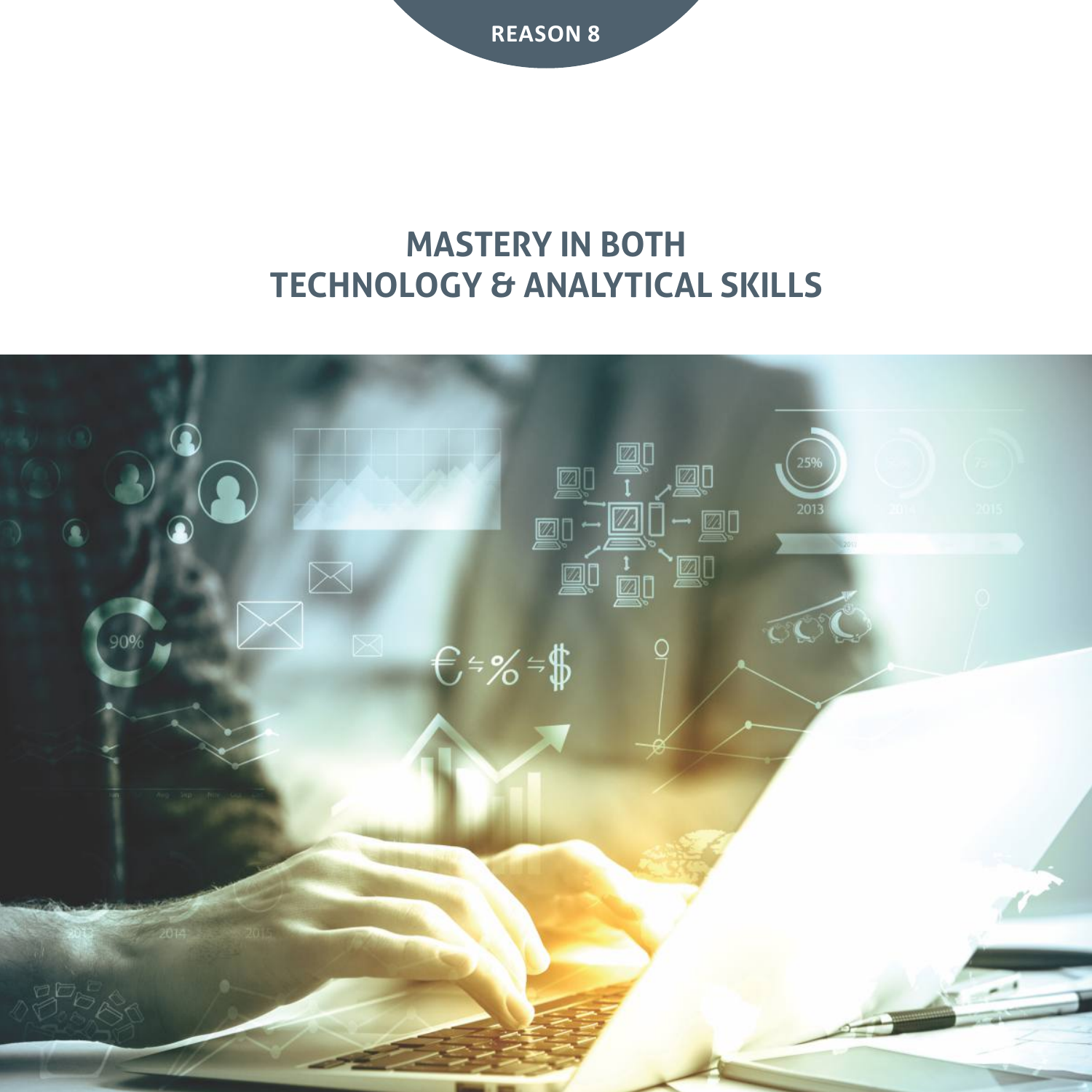The **M.Tech** program in Data Science aims to help Blend the engineering and business analytics domains by delivering a cutting edge curriculum that blends technology and Analytical Skills. This will create a learning experience for graduates and fulfill aspirations of building a career in Data Science.

#### **PROGRAM OVERVIEW**

- Contemporary 2 years program designed by NMIMS starting from July 2017
- Intended for participants from multidisciplinary background aiming to build a career in Data Sciences.
- Blend of classroom training (which is conducted at Mumbai) and technology enabled internship program of one year in diverse sectors.
- Provides 660+ contact hours for classroom training, one of the highest in the industry for M.Tech program.
- Our strength is exposure to various Analytics tools like R, SPSS, TABLEAU, SAS, Hadoop and other platforms for Big Data.
- Participants are expected to complete one year internship in industries of their choice for a period of twelve months full time and submit a dissertation which is one of the requirement for M. Tech program.
- Program structure allows flexibility for working professionals to work during the week days and attend the classes in weekend for this program, thus minimizing their work schedule disruption.
- Carefully crafted course by academics and industry professionals to cover the essentials of Analytics, provide training on Analytical tools, methodologies, technologies and apply these to solve real‐world business problems.

#### **PROGRAM OBJECTIVE**

- The program is carefully crafted by distinguished academicians and industry professionals to help participants develop a thorough conceptual understanding and knowledge of the essentials and advanced topics in Business Analytics and Data Science.
- The program aims to provide practical training on contemporary Data Science and Business Analytics tools, Methodologies and Technologies.
- The program prepares participants to apply analytical skills sets to solve real world problems.
- Through the industry research project (Capstone), the program prepares participants to handle a real world business problem through various tools and methodologies discussed in the curriculum.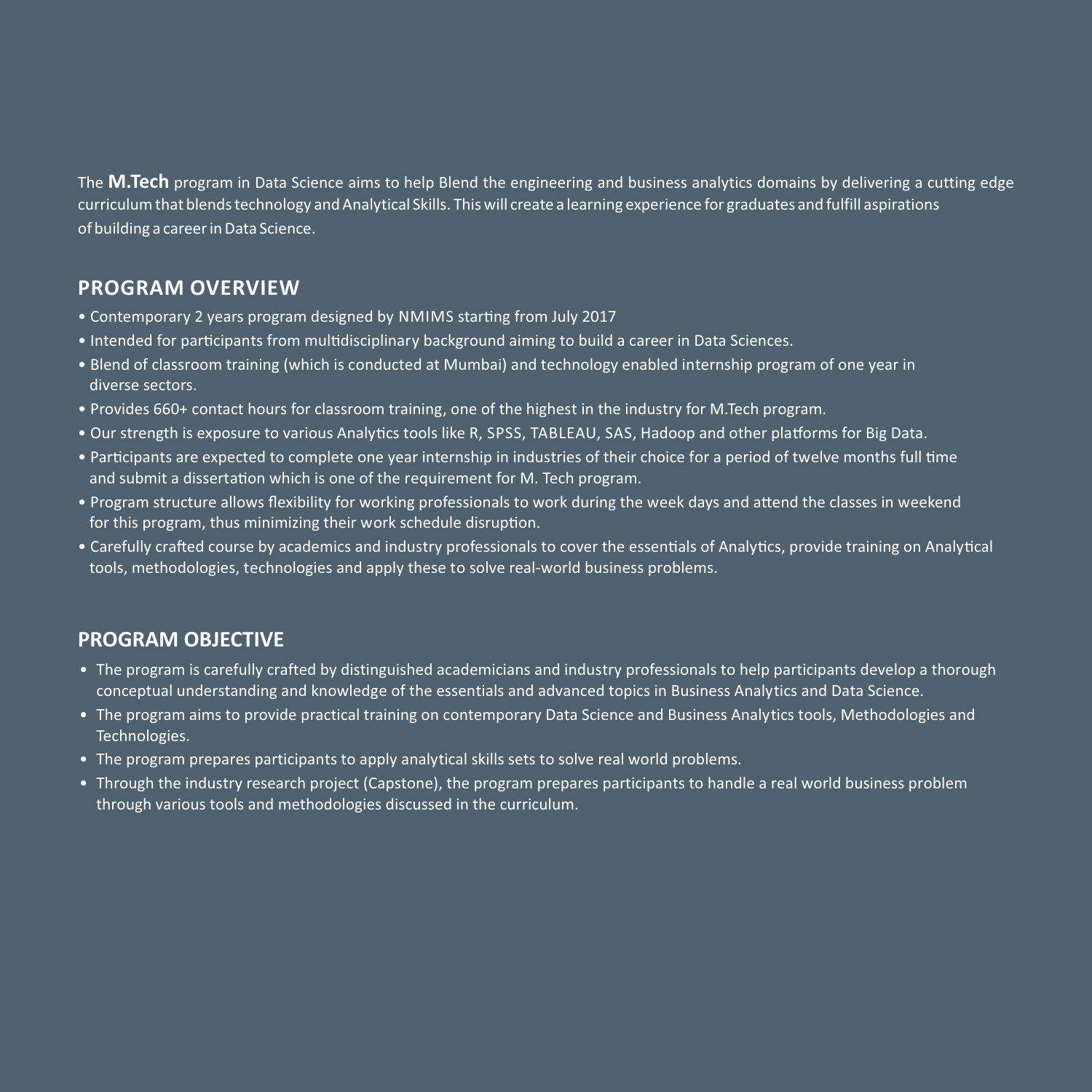#### **M. Tech CURRICULUM**

#### **Semester I**

- Data Gathering, Cleaning (ETL Process)
- Data Science I (Probability and Statistics)
- SAS Programming
- R/R Studio, SPSS and Tableau Programming
- Marketing Analytics for Strategic Decision
- Financial Institutions and Markets



### **Superlative Library & Labs 50000 volumes 250+ Global Periodical Subscriptions Online databases and e-Journals**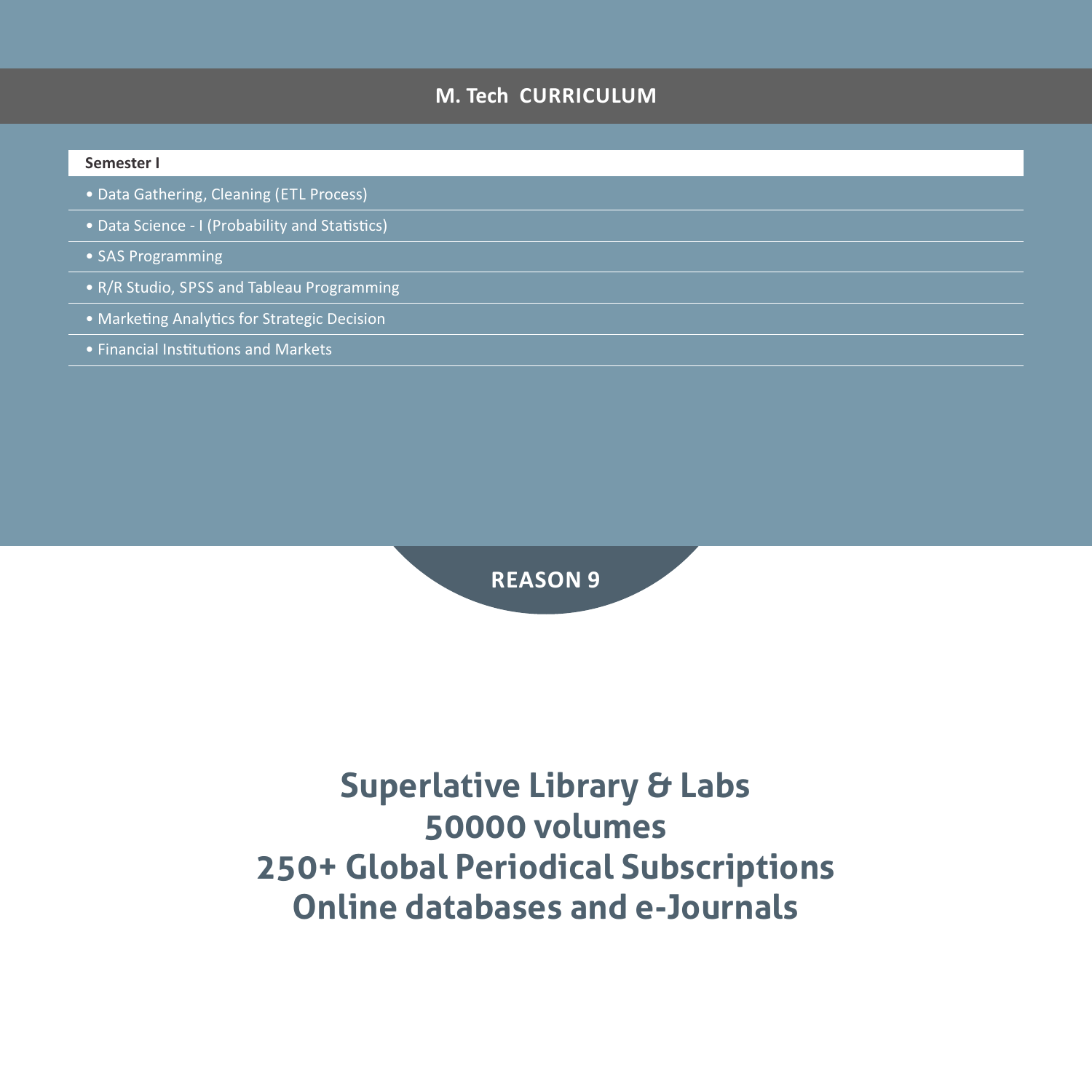#### **M. Tech CURRICULUM**

#### **Semester II**

- Big Data Technology (Computational Technique for Large Scale Data Analytics)
- Data Science II (Advanced Statistical Learning)
- Visual Analytics
- Machine Learning and Data Mining

Electives: Financial Analytics Marketing Analytics Web Analytics (Social Media Analytics) Text Mining and sentiment Analytics Big Data Administration Artificial Intelligence

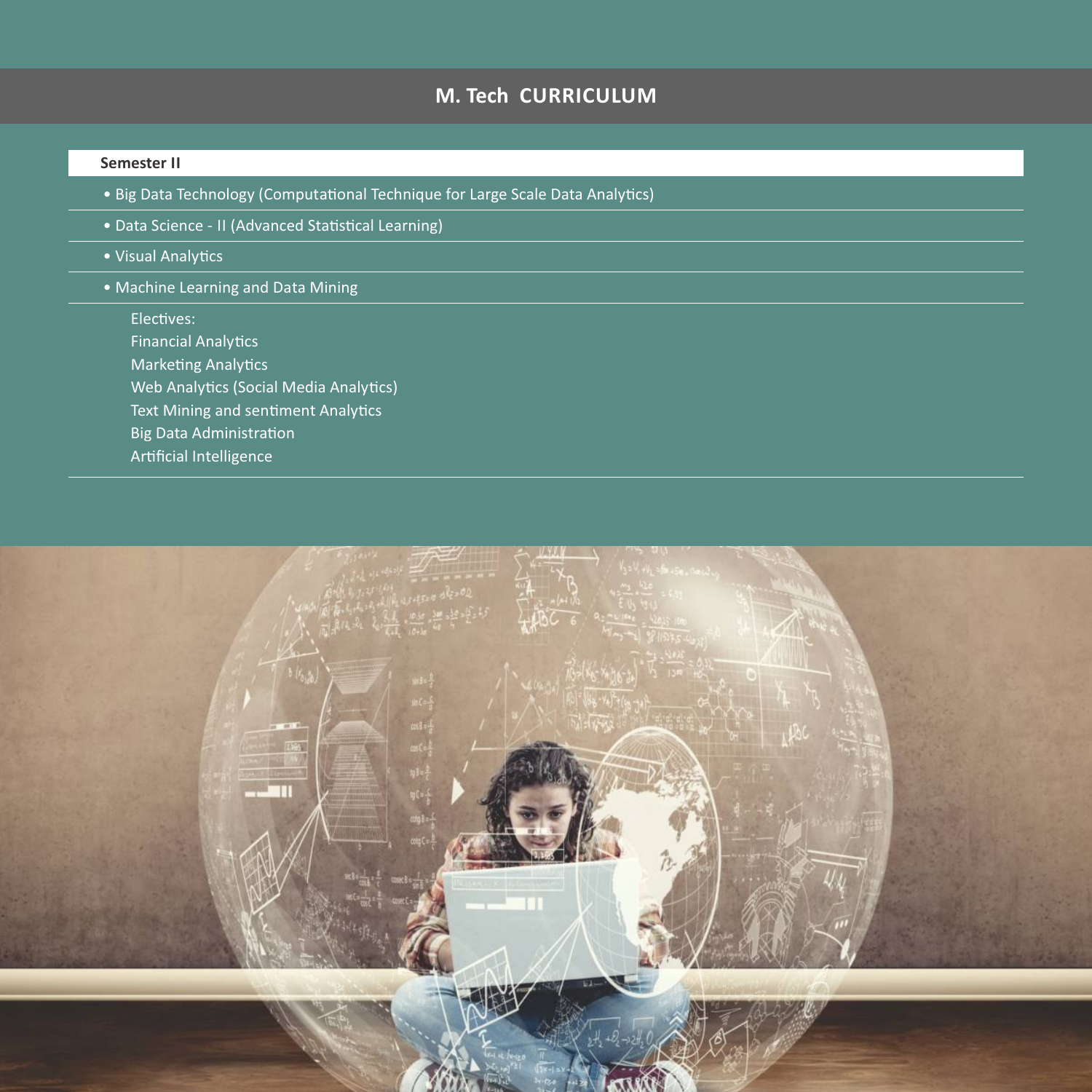#### **Eligibility**

B.Tech/BE or equivalent M. Sc Math/Stat/CS/IT MCA

All applicants must have undergone courses on basic mathematics, statistics, database management, programming languages during undergraduate and post graduate level or must have at least 2 years of work experience as on the date of submission of application.

#### **Program Fee**

The fee for M.Tech Data Science (Business Analytics) program is Rs. 4,50,000 per annum.

The fee covers the followings: Admission fee, Tuition fee, course materials and 2 SAS certifications (one attempt).

#### **Selection Process**

The admission committee would evaluate each applicant on several criteria to ensure that the participants selected for the program are well‐rounded individuals with sufficient analytical / programming / statistical / mathematical backgrounds.

Each applicant would have to undergo an interview (PI) process to determine the fit, interest and inclination.

Besides, as assessment test would/may have to be administered. Each component of the application including the application form, assessment test and the interview performance would be adequately reviewed, and the subsequent selection of the participants for the program will be made.

#### **Ideal Candidate**

- Professional who is currently working in a job related to handling and processing data with analytics components.
- Work experience in Analytics domain and passion for data Analytics.
- Evidence of professional and academics success.
- Candidates who are proficient in at least one programming language and have had exposure to working on statistical packages.

#### **Industry Engagement**

The program is designed with meticulous inputs and insights from leading industry practitioners regarding program curriculum, case studies, analytical methodology, data sets, business problem and analytical projects to align Program to the industry requirements.

A key highlight of the program is the "Capstone Analytics Project", fostering solid industry‐academia partnership. Through the project, students would need to identify a dataset, business problem and a comprehensive analysis that results in a detailed report and presentation which highlights their learning and findings, methodology followed and implications for business.

#### **Pedagogy**

- The teaching-learning cycle of this highly interactive and lab oriented Master of Technology program in Data Science (Business Analytics) involves a judicious blend of a wide range of pedagogical approaches:
- Classroom lectures by industry experienced faculty involving both business and technology from NMIMS.
- Classroom lectures by leading industry professionals in Business Analytics and related areas.
- All Analytics tools.
- Case studies, Industry research reports.
- Domestic and international exposure to practical business problems and its solution.
- Development and implementing business models for decision making in Business Analytics.
- Frequent interaction with leading industry practitioners and academics in Business Analytics.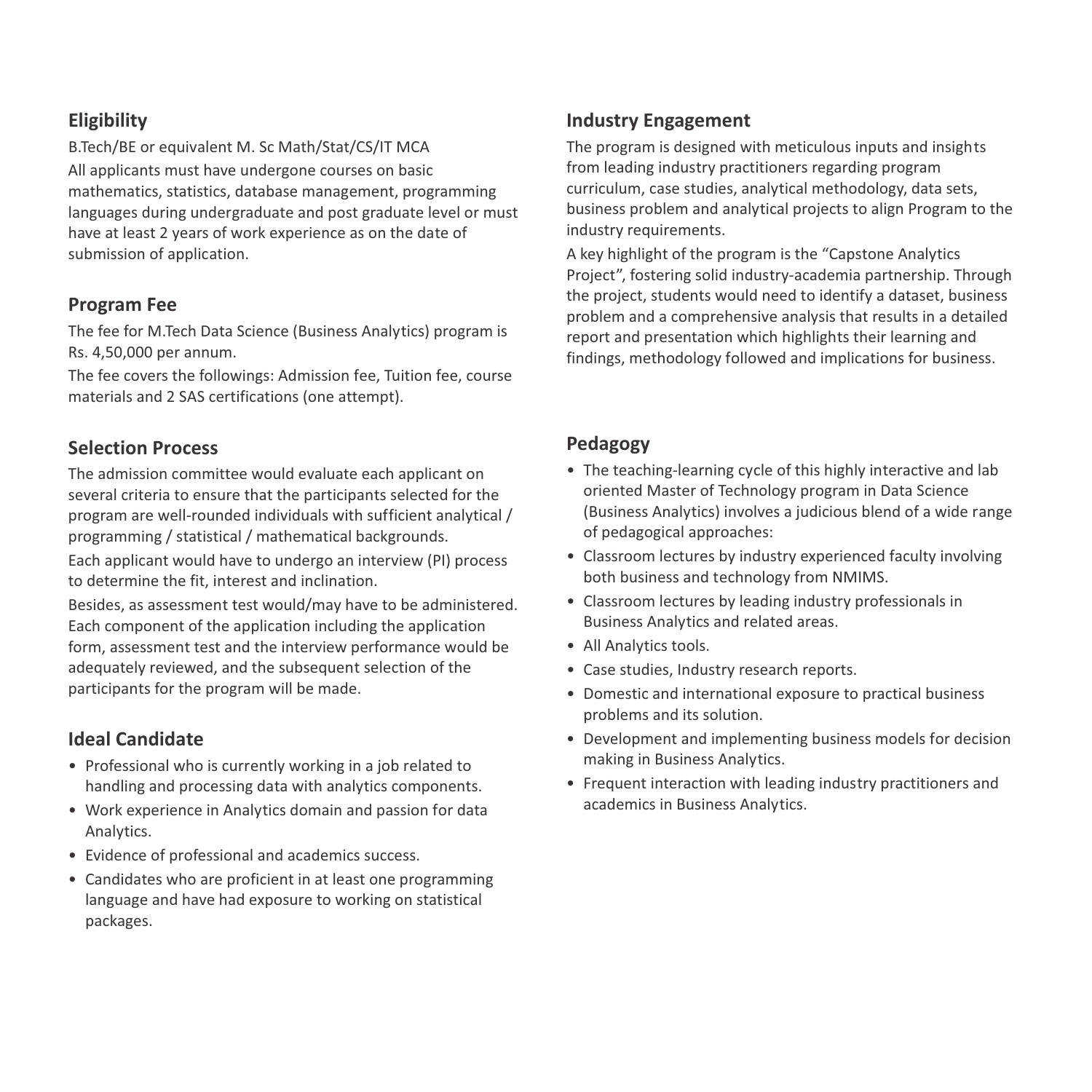### **A SUPERLATIVE MIX OF PEDAGOGY**

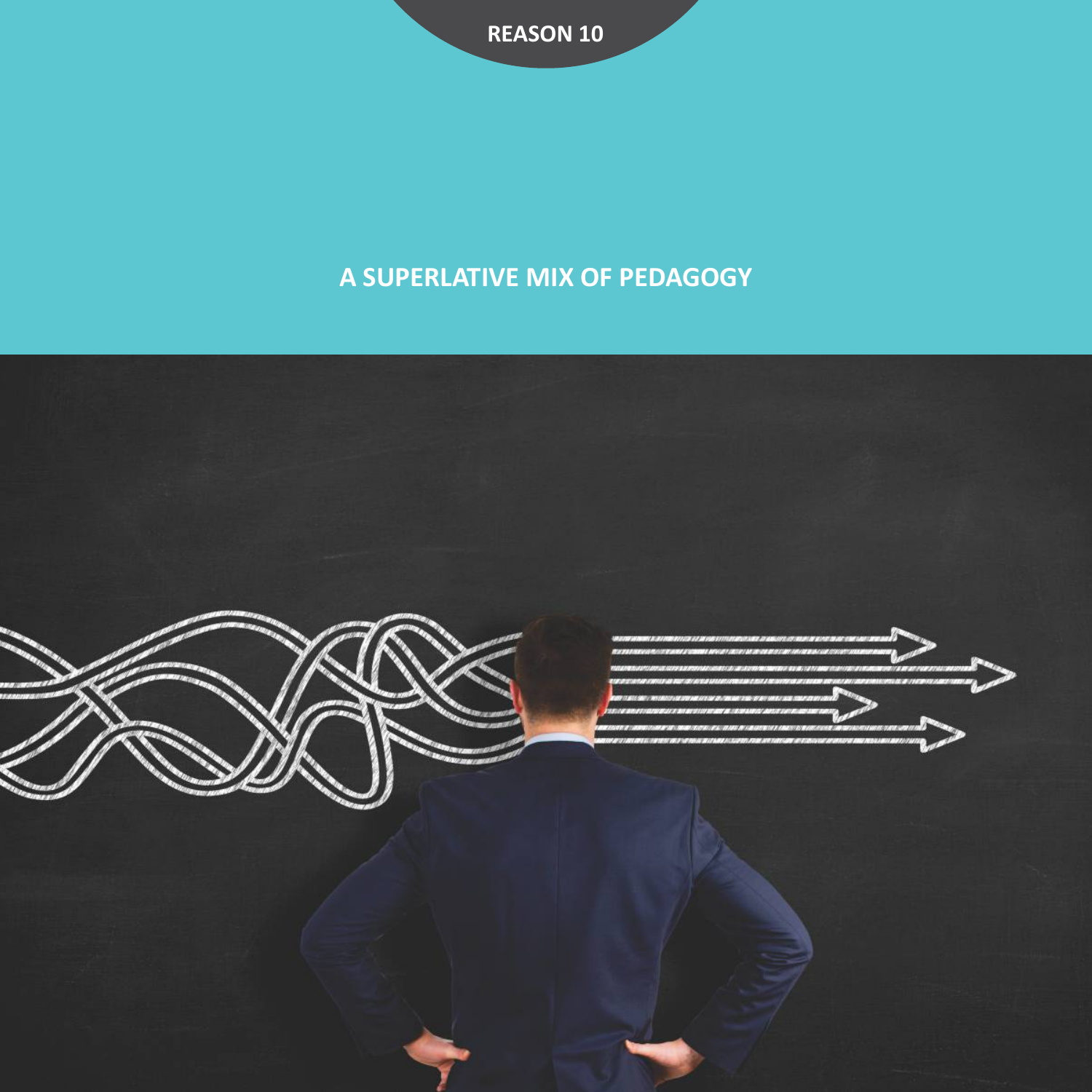#### **PROFOUND. EXPERIENCED. GLOBAL.**



#### **Prof. Sarada Samantaray**

**Associate Dean Academics**

**Degree: M.Tech (Indian Statistical Institute), Ph.D. (Pursing)**

#### **Specialization: Algorithms, Compiler Construction, Software Engineering and Project Management, Business Analytics**

Industry Experience: Prof Sarada Samantaray is associated with NMIMS for more than 2.5 years. He has 23 years of experience in IT, telecommunication and automotive industry. His was primarily responsible for technology product development and enterprise systems management. At NMIMS University he is driving Business Analytics and Data Science courses. The University has successfully completed two years into M.Tech. Data Science under his able and effective leadership skill. Prof. Samantaray has conducted multiple Management Development Programs for industry on Business Analytics, Big Data, and Machine Learning



#### **Prof. Prasad Chakrabarti Professor**

**M.Tech (Industrial Engg. & Operations Research‐ IIT Kharagpur), B.E (Mechanical‐ Calcutta University), CPIM, CSCP, SSBB. Certified in SAP and JDA Supply chain**

#### **Specialization: Operations and Supply Chain Analytics**

Industry Experience: Prof. Prasad Chakrabarti has 18 years of Executive experience at senior level in Planning, Logistics, Supply Chain Management and ERP (BPCS/BaaN) /ISO 9000 implementation in TELCO, ICI Paints and Usha Siam Steel and Indo Rama, Thailand and Singapore. He has more than 15 years of teaching experience in the field of OM/Logistics/SCM/Operations Research with top management institutes in India. Conducted several executive Development Programs and training programs for many top organizations. He has been a member of board of studies (BOS) of many reputed management colleges/institutes.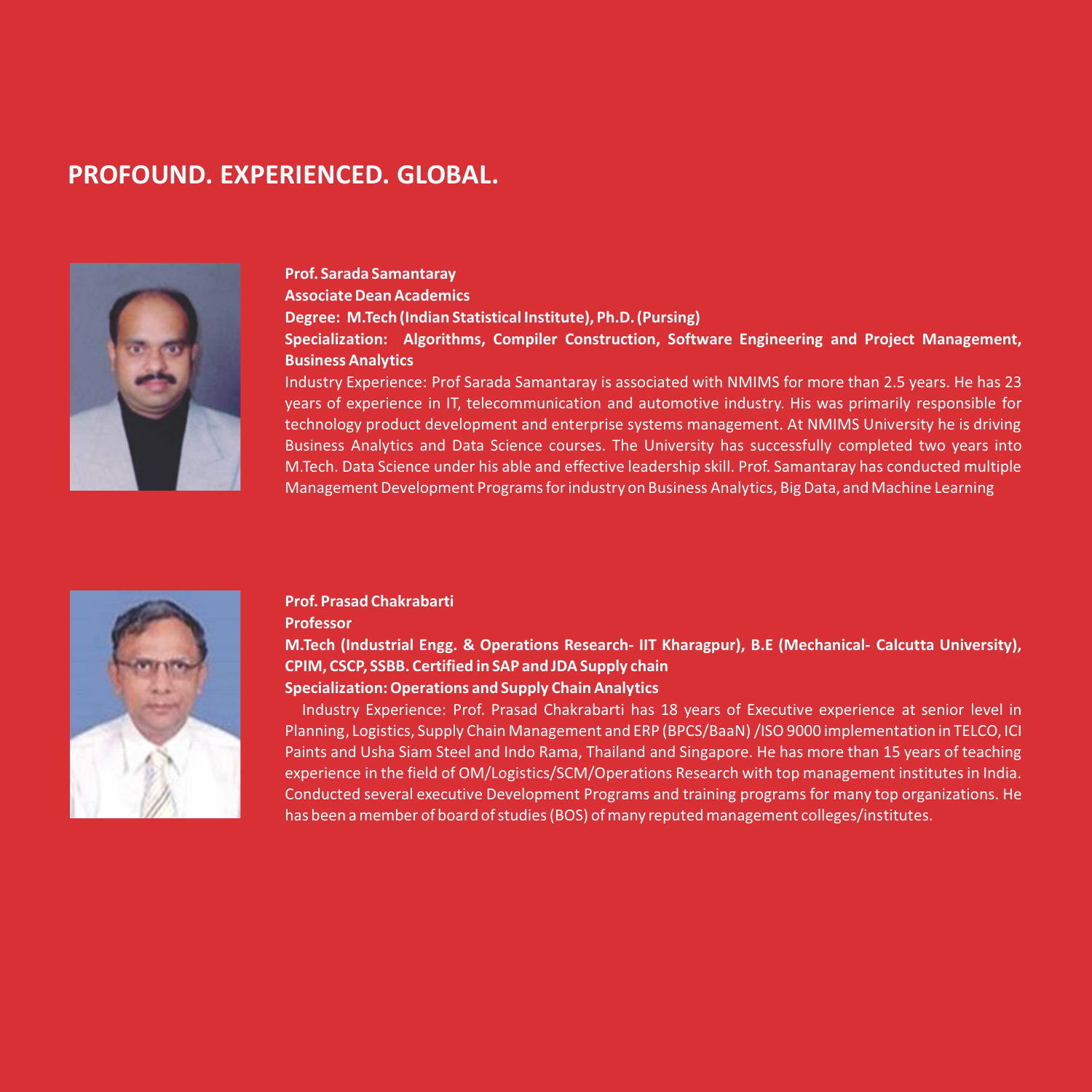

#### **Dr. Pankaj Sahay Associate Professor**

#### **Ph.D. (Mathematics‐ IISc Bangalore), MSc (Physics‐ IIT Kanpur)**

#### **Specialization: Probability, Stochastic Control, Analytics & Decision Sciences IPR, Standardization & Policy**

Industry Experience: Worked 15+ years in the IT & Telecom Industry in different roles – R&D, Project Management, Intellectual Property Management. Advised Senior Management in Infosys on Standardization & Policy. He has participated as a speaker at various International Conference on Technology & IPR, Standardization. Instrumental in setting up the entire Innovation & IP infrastructure in a Telecom company. Worked with Govt & Industry organizations for Standardization & Policy.

#### **Prof. Siba Prasada Panda**

#### **Assistant Professor**

#### **Ph.D. (Thesis submitted‐ University of Hyderabad), M.A. & M.Phil. (University of Hyderabad) Specialization: Financial Econometrics & Business Analytics, Business Economics,**

Industry experience: 8 years of experience in Quantitative Trading strategies for Interest Rate, Commodity, Energy and Index Future Market in a leading prop‐trading desk.

Industry Experience: Prof. Siba Panda is associated with NMIMS University for more than 4 years. He has 8 years of industry experience in Quantitative Trading strategies for Interest Rate, Commodity, Energy and Index Future Market in a leading prop‐trading desk. Developed various trading strategies for derivative products, fixed income securities, commodity market, which could help companies earn substantial revenue through use of these strategies. He has more than 5 years of teaching experience in the field of Business Analytics, Statistics and time series analysis, Business economics, data modeling. Prof. Panda has conducted several Management Development Programs (MDP) for NMIMS and published several papers on various journals.



#### **Dr. Nilambar Mishra**

#### **Assistant Professor Ph.D. (University of Hyderabad), M.A. & M.Phil. (University of Hyderabad) Specialization:**

#### **Financial Risk Modeling & Financial Analytics, Econometrics & Time Series Analysis, Business Analytics**

Industry experience: 10+ years of experience in the field of Financial analytics, Financial risk modeling and computation of regulatory capital requirement as per Basel norms, with a leading Indian bank and a KPO. Industry Experience: Dr. Nilambar Mishra has more than 10+ years of industry and research experience in the field of Banking and Financial analytics. Prior to joining NMIMS, he was working with a leading private sector bank in India and a KPO. He was part of the risk analytics division of the bank. He was responsible for modeling different types of risks through various statistical techniques and computation of regulatory capital for the bank. His research interests include modeling various financial risks, such as credit, market and operational risks using various statistical techniques. He has participated in several seminars and workshop on analytics and risk management. He has also provided training to the risk management professionals on several occasion. Dr. Mishra was a visiting Professor at NMIMS for more than a year prior to joining the University.

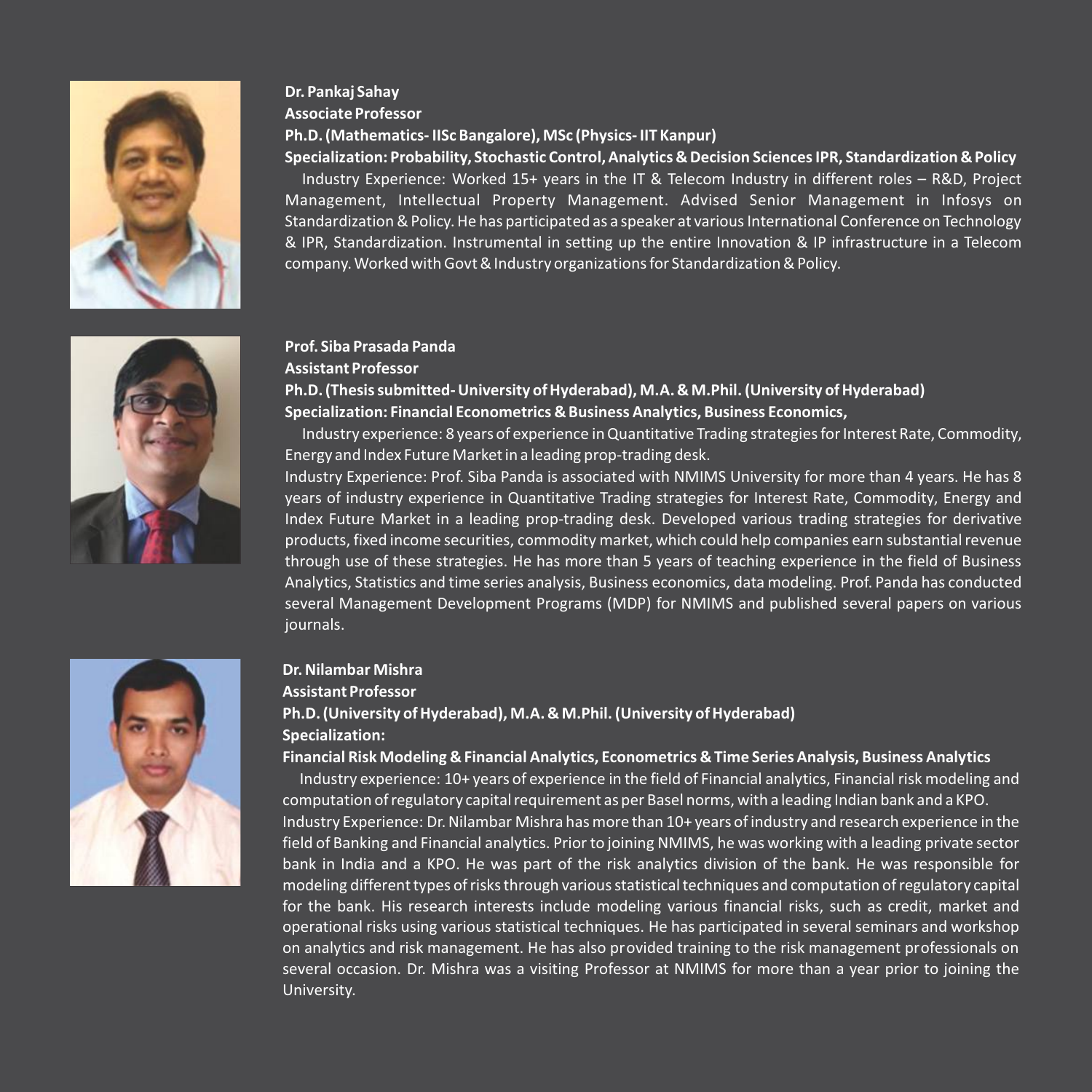#### **INDUSTRY SPEAKS**



If you are thinking Big Data is future…, you are already late, as Big Data has started happening in India. **Shri Jayaram Sridharan President Retail Banking, AXIS Bank**



Students need to translate Business Problem to either a statistical or a mathematical problem, to solve and then back integrate to business problem solution. **Shri Rajeev Jorapur VP, Management Information System, BAJAJ Auto**

#### **STUDENT TESTIMONIALS**



I would attribute my success majorly to the myriad opportunities of growth that MPSTME provided me in pursuing my career in Data Science.

Subjects covered during course work are more focused towards concepts as well as case studies. It helped me to understand the basics with much ease. Being from an engineering background did not limit me only to the technical knowledge during my course work here but MPSTME also gave the opportunity to learn elective subjects of different domains in Finance, Marketing etc.

MPSTME's strong linkages with the industry, gave us immense opportunities to learn from the industry experts which helped us to know and understand the recent trends in industry. The highly experienced faculty had always encouraged and guided us to explore our potential and learning capabilities in every academic domain of our interest.

**Harshil Gandhi ‐ Fall Batch 2015**



After doing my Bachelor's in Computer Engineering from Australia, I got to work with loads of data but could not find any course in India geared towards Data Science to continue my education. I'm extremely grateful that I finally got the opportunity to get enrolled in this unique programme offered by MPSTME and get access to the best tools and resources in the market. **Saiyed Kashif ‐ Fall Batch 2015**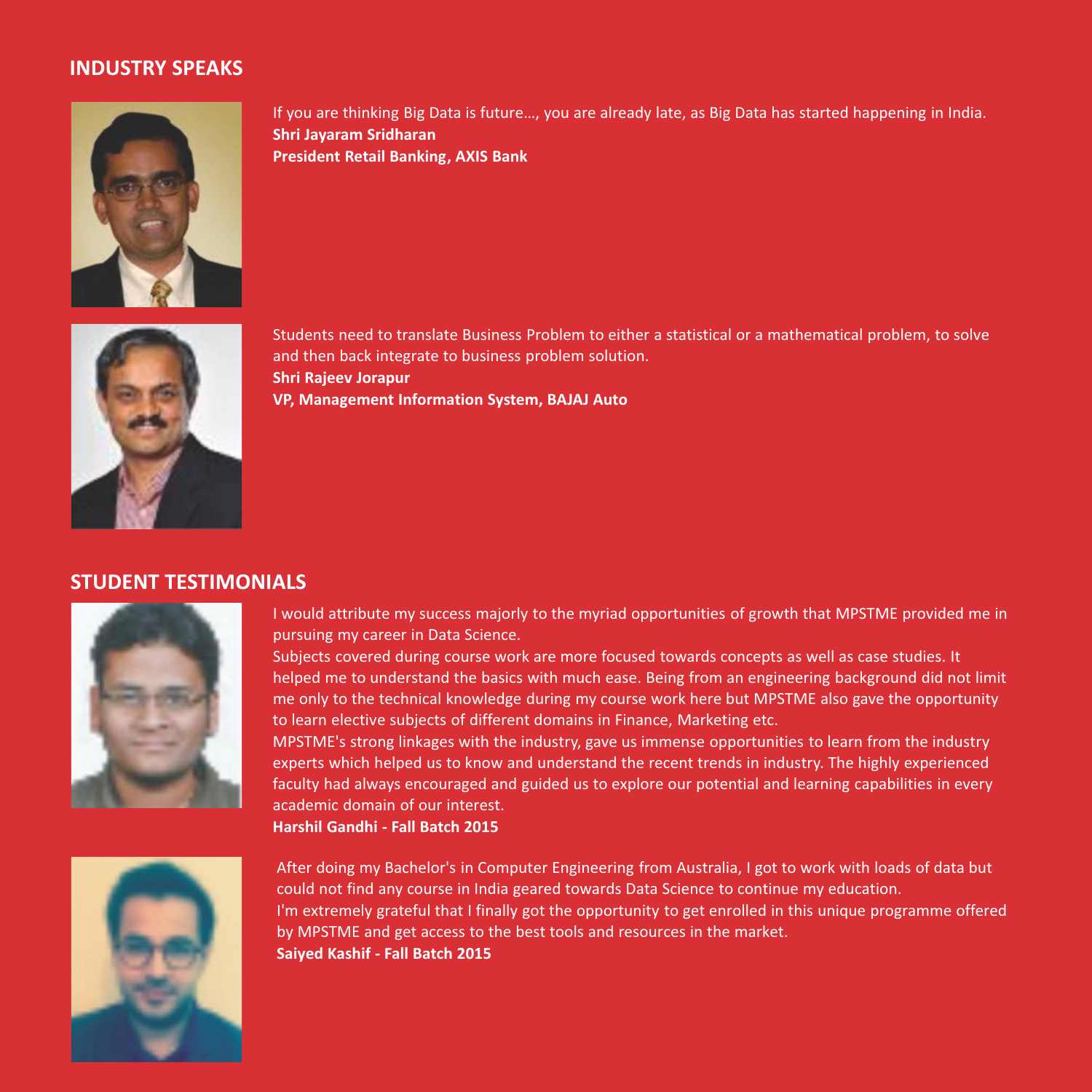

I feel this course was the best decision to start my Career in Analytics.

MPSTME, M.Tech Data Science course is a unique programme different from other M.Tech specializations in a way that it is focussed not only on theoretical but practical implementation of knowledge through various case studies. The strong Statistics base and the Industry standard tools for Analytics made us efficient and competent enough to make a smooth entrance in the Analytics Industry and excel in this domain.

The faculty at MPSTME is very supportive and encourages to achieve and master our analytic skills. This course has been designed to benefit both the graduates and the working professionals.

The strong knowledge of Big Data Technology and domain specific (Marketing and Financial Analytics), made us proficient with the existing and upcoming Industrial trends.

**Amrita Parab ‐ Fall Batch 2015**



Masters in Data Science was an excellent course consisting of statistics, machine learning, core technical aspects with a lot of it's business applications. It gave me an enormous learning from outstanding faculties and constant industry exposure. Throughout the course work I had a very good exposure to the live projects from industry, and to solve some real time business problems and provide analytical solutions to it.The full‐time internship with one of the largest private sector banks in India gave me an enormous hands‐on experience in the domain of Financial Analytics and Statistical Modelling, which gave me a strong profile to develop myself as a statistical modeler. **Mr. Sushant K.**



There is huge demand of Data scientist in the coming future to analyze the massive amount of data and make the valuable insight out of it .All though Data science can be applied to different fields I want to use my skill of data science and BIG data Analytics in the field of digital marketing ,with continuous increase in the digital ecosystem we have millions of impression that can be used for identifying target audience and programmatic marketing .

This course help me understand the advance statistics and how they an impact the business,with hands on experience on the tools like SAS and R we were able to enrich our analytical coding skills and with big data architecture we are able to handle the huge amount of the data and able to apply the machine learning algorithms on it.

During my Internship at AXIS BANK I got industry experience in the Big data ecosystem and we have done some good projects on it like Customer 360 and campaign management .

**Mr. Gunjan Dadhich**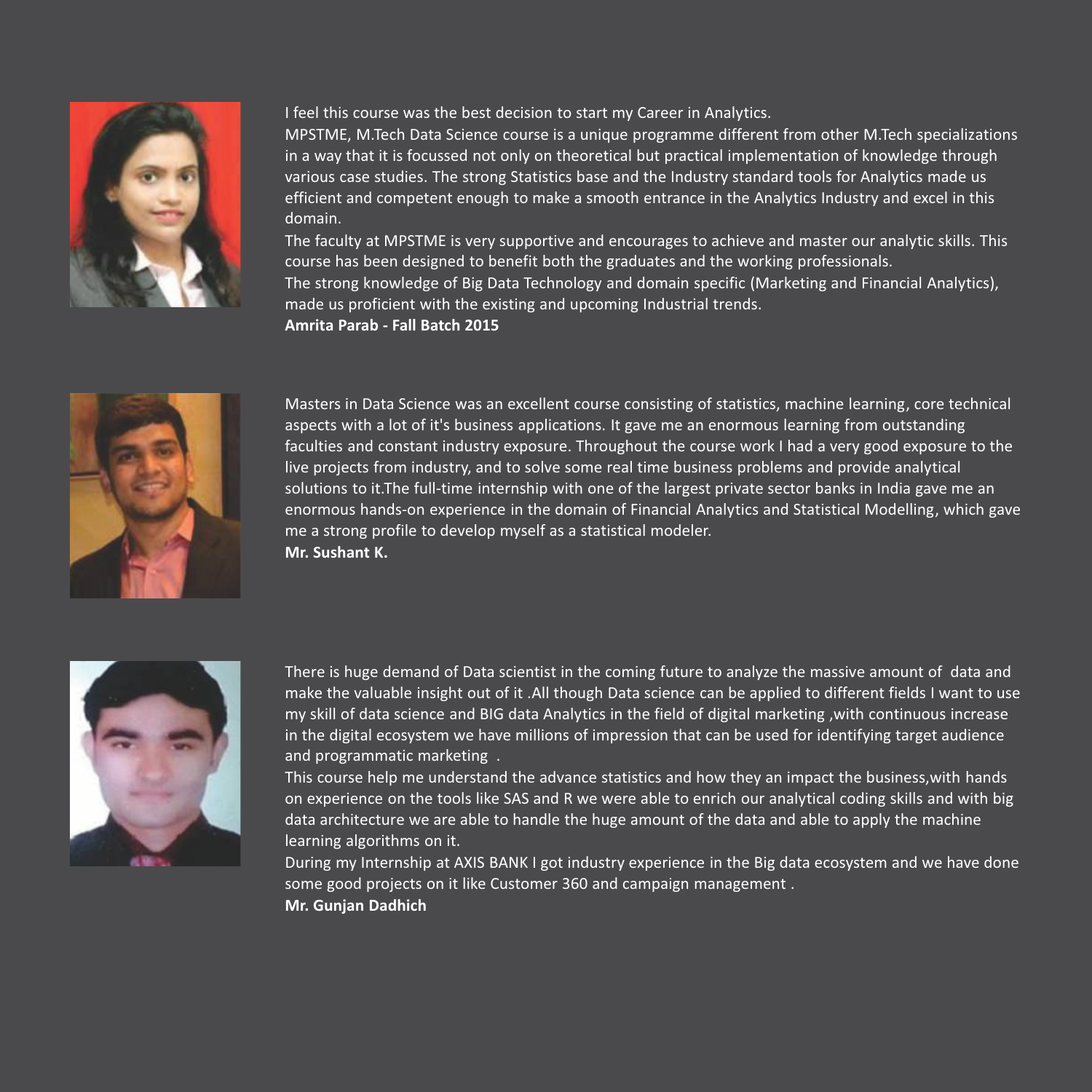**Strong Linkages & Official Affiliations with Corporate, Government Organisations & International Universities**

#### **ADVISORY COMMITTEE**

**INDUSTRY**

**Mr. Balaji N,** Executive VP, Business Intelligence Unit, AXIS BANK **Mr. Rajeev JORAPUR,** VP MIS, Bajaj Auto **Amul DESAI,** Director, SAS **Mr. Vinay Kumar MUNDEWADI,** VP, Accenture **Mr. Satish MITTAL,** SVP, Technology, Vodafone **Mr. S. SRIRAM,** VP, IBM **Mr. Anil GIDH and Divvya SIPPY** (VP, CAP GEMINI) **Mr. Dhananjay KUMAR,** CEO SHEZERTEC Consulting

#### **Academic:**

**Dr. Bala BALACHANDRAN** Distinguished professor from Kellogg North Western University ‐ An distinguished academician from outside University. **Dr. Sandhya Karpe**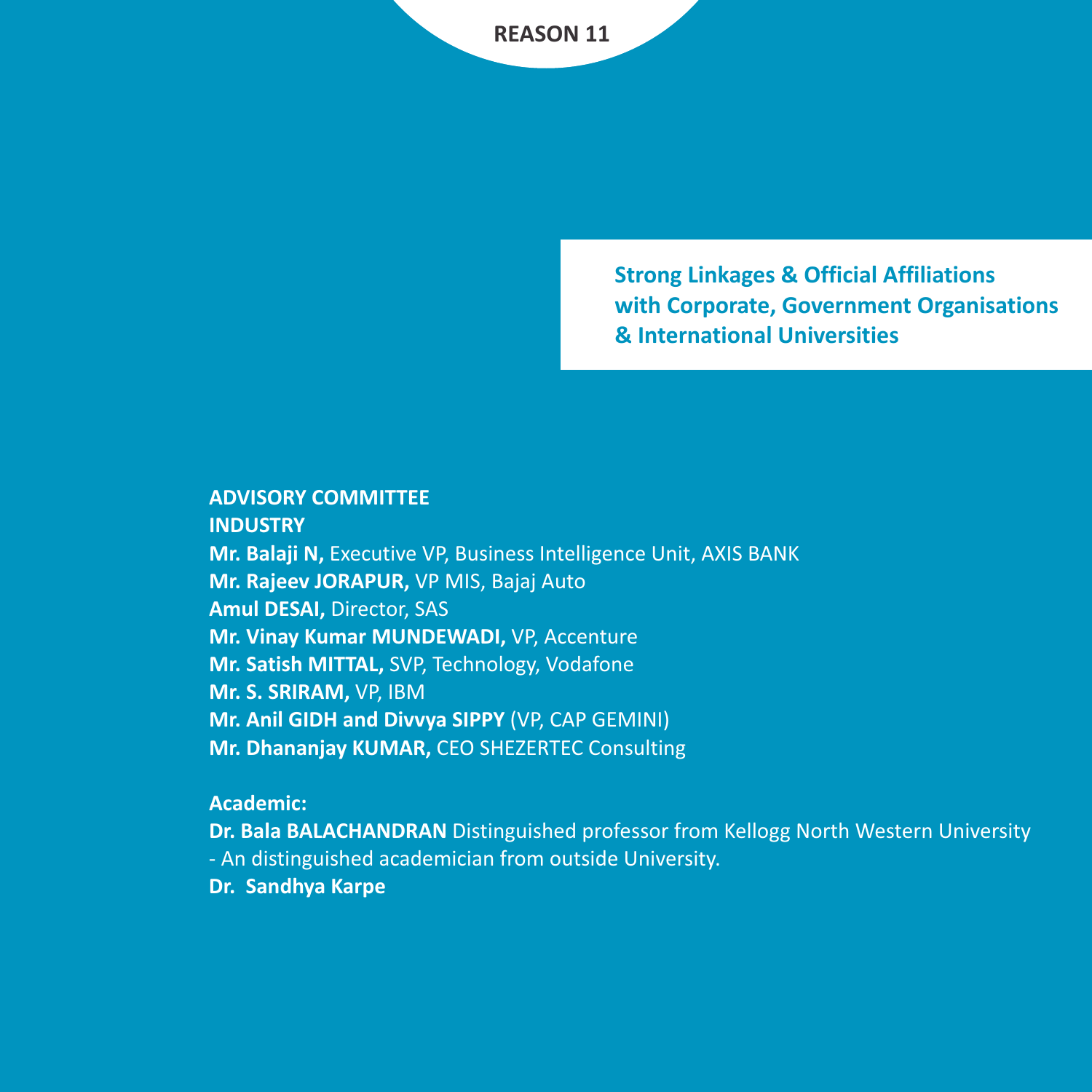### **INDUSTRY RELATIONS**